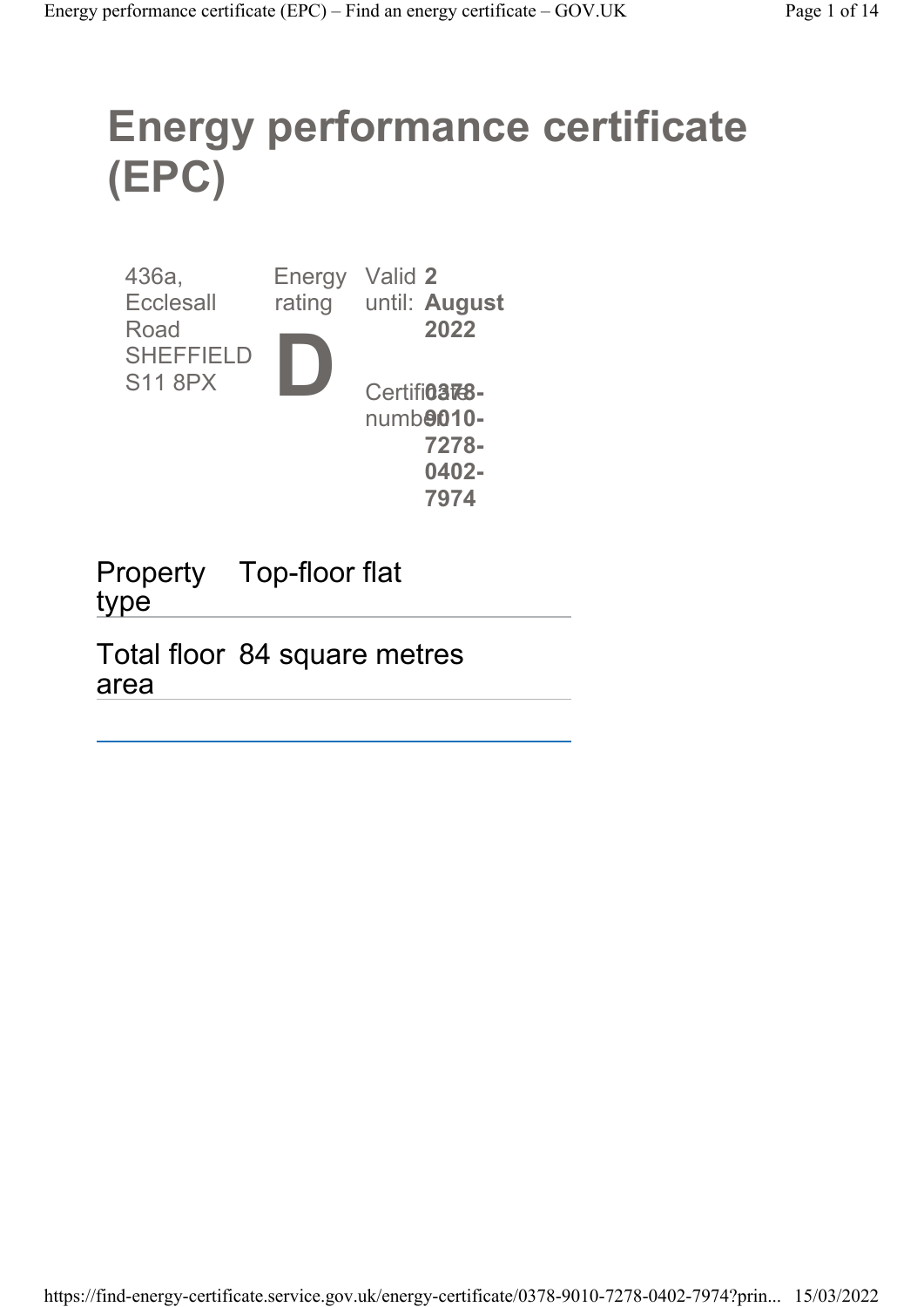# Rules on letting this property

Properties can be rented if they have an energy rating from A to E.

If the property is rated F or G, it cannot be let, unless an exemption has been registered. You can read guidance for landlords on the regulations and exemptions (https://www.gov.uk/guidance/domesticprivate-rented-property-minimum-energyefficiency-standard-landlord-guidance).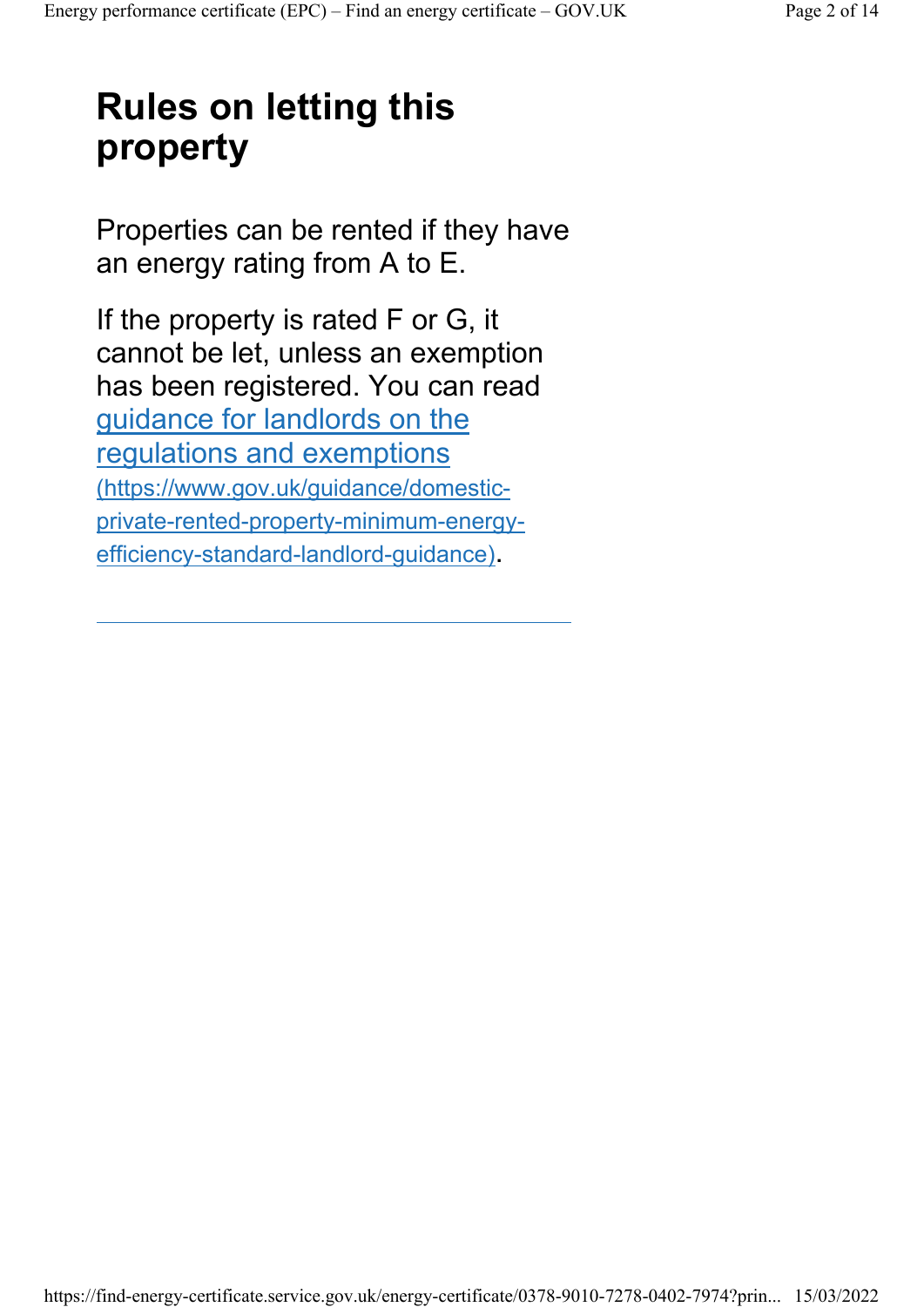## Energy efficiency rating for this property

This property's current energy rating is D. It has the potential to be D.

See how to improve this property's energy performance.



The graph shows this property's current and

potential energy efficiency.

**Properties** are given a rating from A (most efficient) to G (least efficient).

**Properties** are also given a score. The higher the number the lower your fuel bills are likely to be.

For properties in England and Wales:

the average energy rating is D the average energy score is 60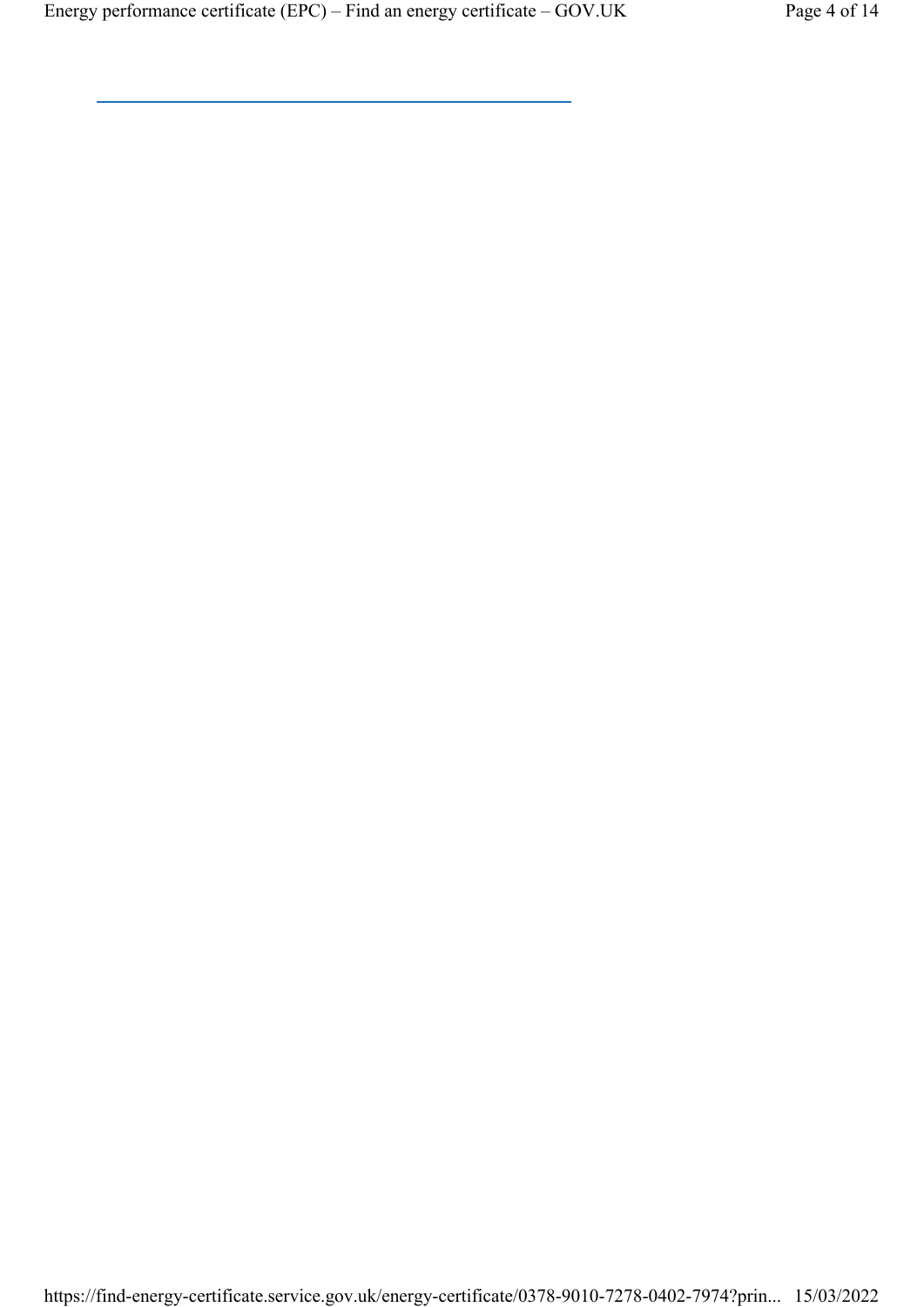# Breakdown of property's energy performance

This section shows the energy performance for features of this property. The assessment does not consider the condition of a feature and how well it is working.

Each feature is assessed as one of the following:

- very good (most efficient)
- good
- average
- poor
- very poor (least efficient)

When the description says "assumed", it means that the feature could not be inspected and an assumption has been made based on the property's age and type.

| <b>Feature</b>          | <b>Description</b>                                | Rating       |
|-------------------------|---------------------------------------------------|--------------|
| Wall                    | Solid brick, as built, no insulation<br>(assumed) | Very<br>poor |
| Roof                    | Pitched, no insulation (assumed)                  | Very<br>poor |
| Roof                    | Roof room(s), no insulation<br>(assumed)          | Very<br>poor |
| Window                  | Fully double glazed                               | Average      |
| Main heating            | Boiler and radiators, mains gas                   | Good         |
| Main heating<br>control | Programmer, room thermostat and<br><b>TRVs</b>    | Good         |
| Hot water               | From main system                                  | Good         |
| Lighting                | Low energy lighting in 44% of fixed<br>outlets    | Average      |
| Floor                   | (other premises below)                            | N/A          |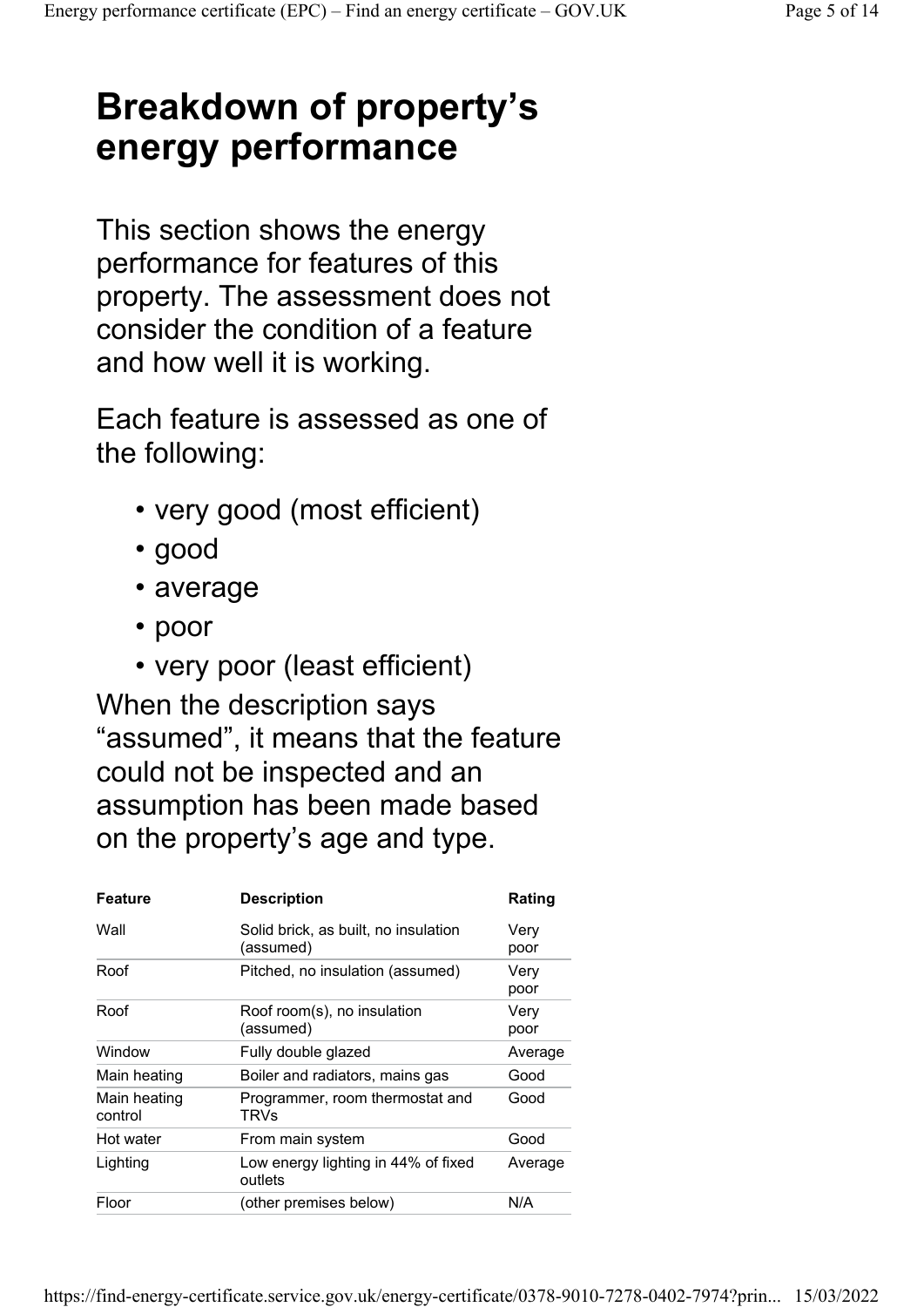Feature Description Description Rating

#### Secondary heating

None N/A

#### Primary energy use

The primary energy use for this property per year is 294 kilowatt hours per square metre (kWh/m2).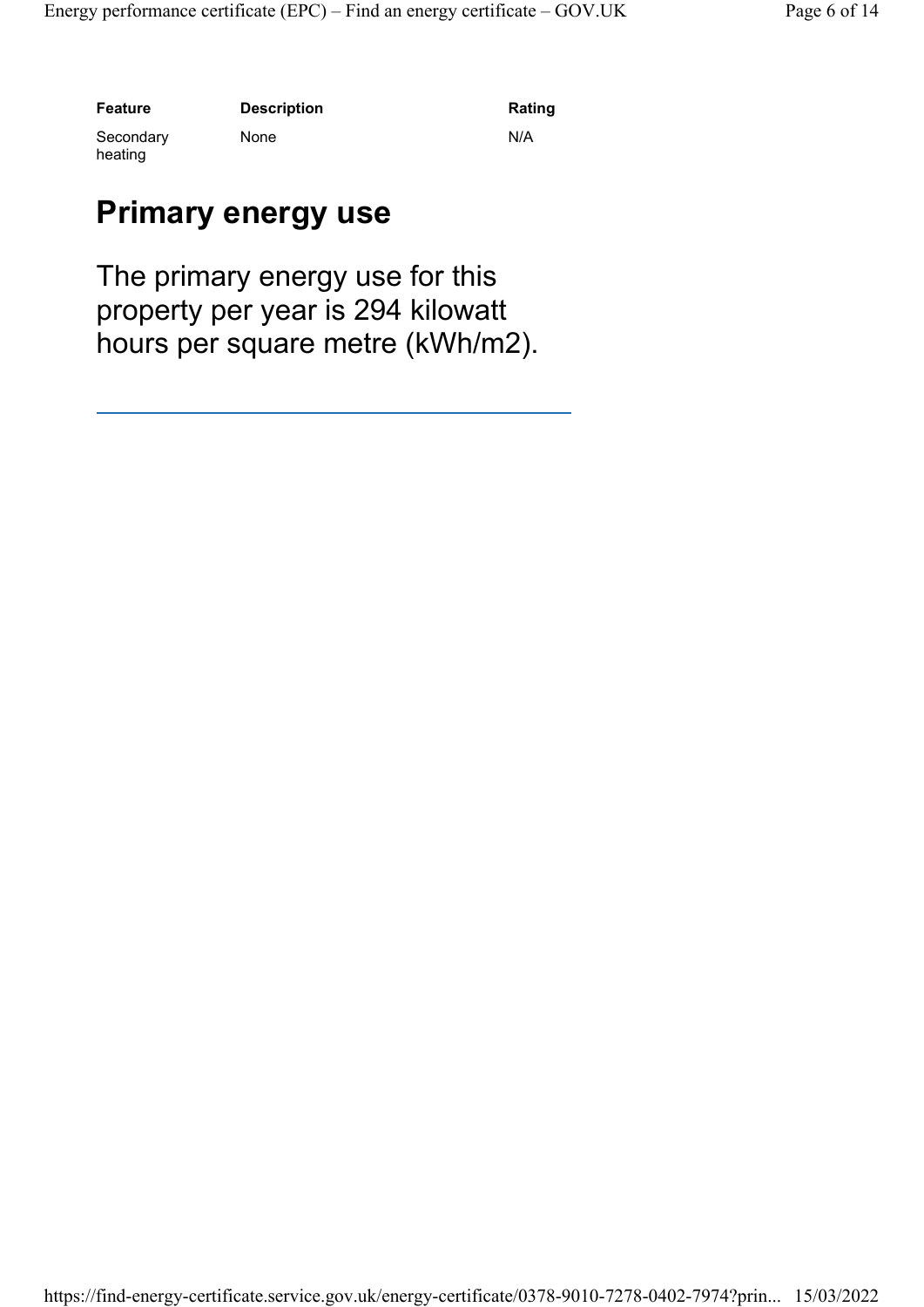| <b>Environmenta</b><br>impact of<br>this                                                                                     | household<br>produces<br>C<br>This<br>4                                                                                                             |
|------------------------------------------------------------------------------------------------------------------------------|-----------------------------------------------------------------------------------------------------------------------------------------------------|
| property                                                                                                                     | property tonne<br>produces<br>CC                                                                                                                    |
| This<br>property's<br>current<br>environmental<br>impact rating<br>is E. It has                                              | This<br>property's tonı<br>potential<br>production                                                                                                  |
| the potential<br>to be D.                                                                                                    | By making<br>the                                                                                                                                    |
| <b>Properties</b><br>are rated in a<br>scale from A<br>to G based<br>on how much<br>carbon<br>dioxide (CO2)<br>they produce. | <u>recommendec</u><br><u>changes</u> , you<br>could reduce<br>this<br>property's<br>CO <sub>2</sub><br>emissions by<br>0.4 tonnes<br>per year. This |
| <b>Properties</b><br>with an A<br>rating                                                                                     | will help to<br>protect the<br>environment.                                                                                                         |
| produce less<br>CO2 than G<br>rated<br>properties.                                                                           | Environmenta<br>impact<br>ratings are<br>based on                                                                                                   |
| An<br>6<br>tonnes<br>average                                                                                                 | assumptions<br>about                                                                                                                                |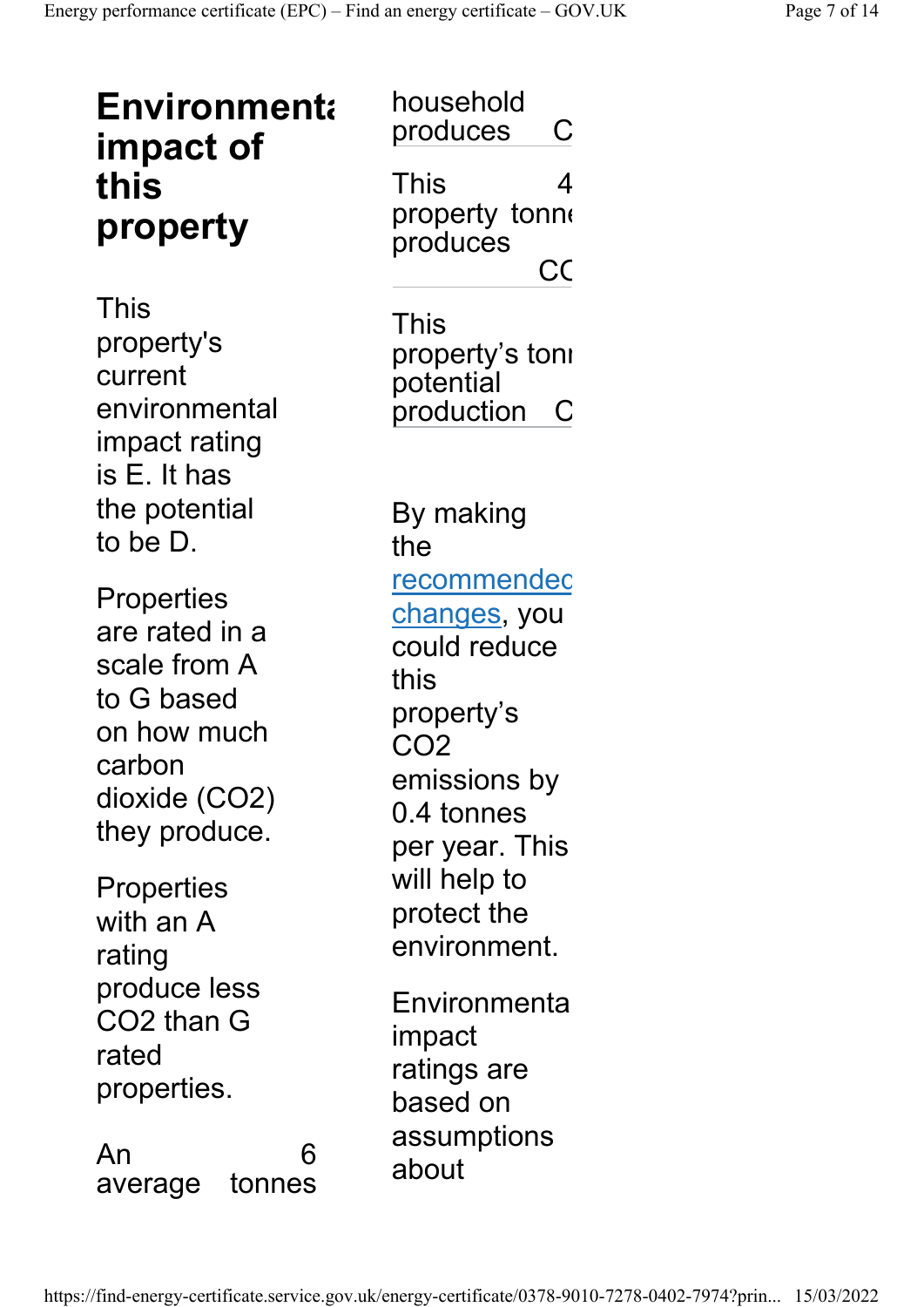average occupancy and energy use. They may not reflect how

energy is consumed by the people living at the property.

### How to improve this property's energy performance

Making any of the recommended changes will improve this property's energy efficiency.

If you make all of the recommended changes, this will improve the property's energy rating and score from D (55) to D (59).

| <b>Recommendation</b>                      | <b>Typical</b><br>installation cost | <b>Typical yearly</b><br>saving |
|--------------------------------------------|-------------------------------------|---------------------------------|
| 1. Internal or external wall<br>insulation | £4,000 - £14,000                    | £51                             |
| 2. Low energy lighting                     | £25                                 | F74                             |

#### Paying for energy improvements

Find energy grants and ways to save energy in your home.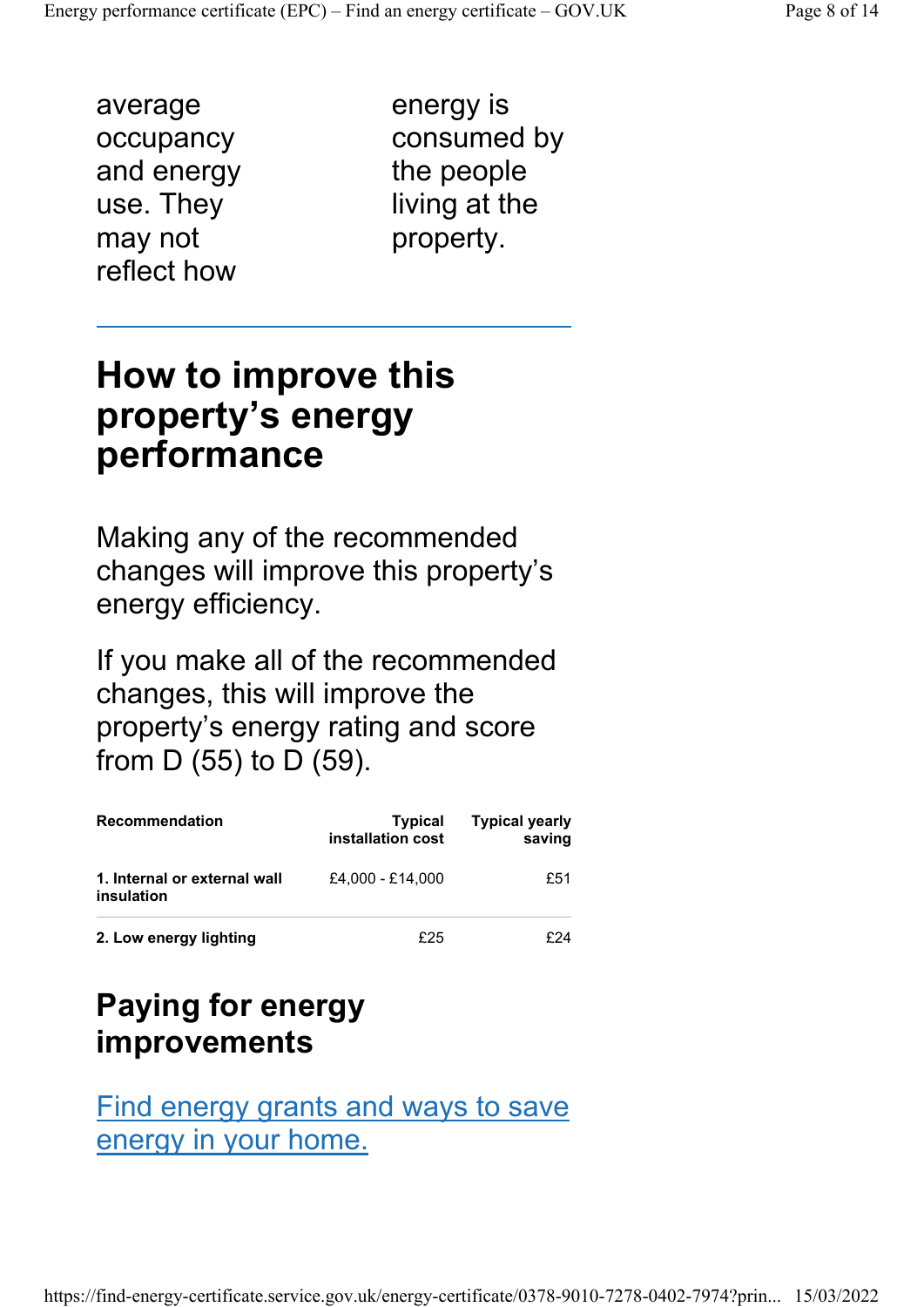(https://www.gov.uk/improve-energyefficiency)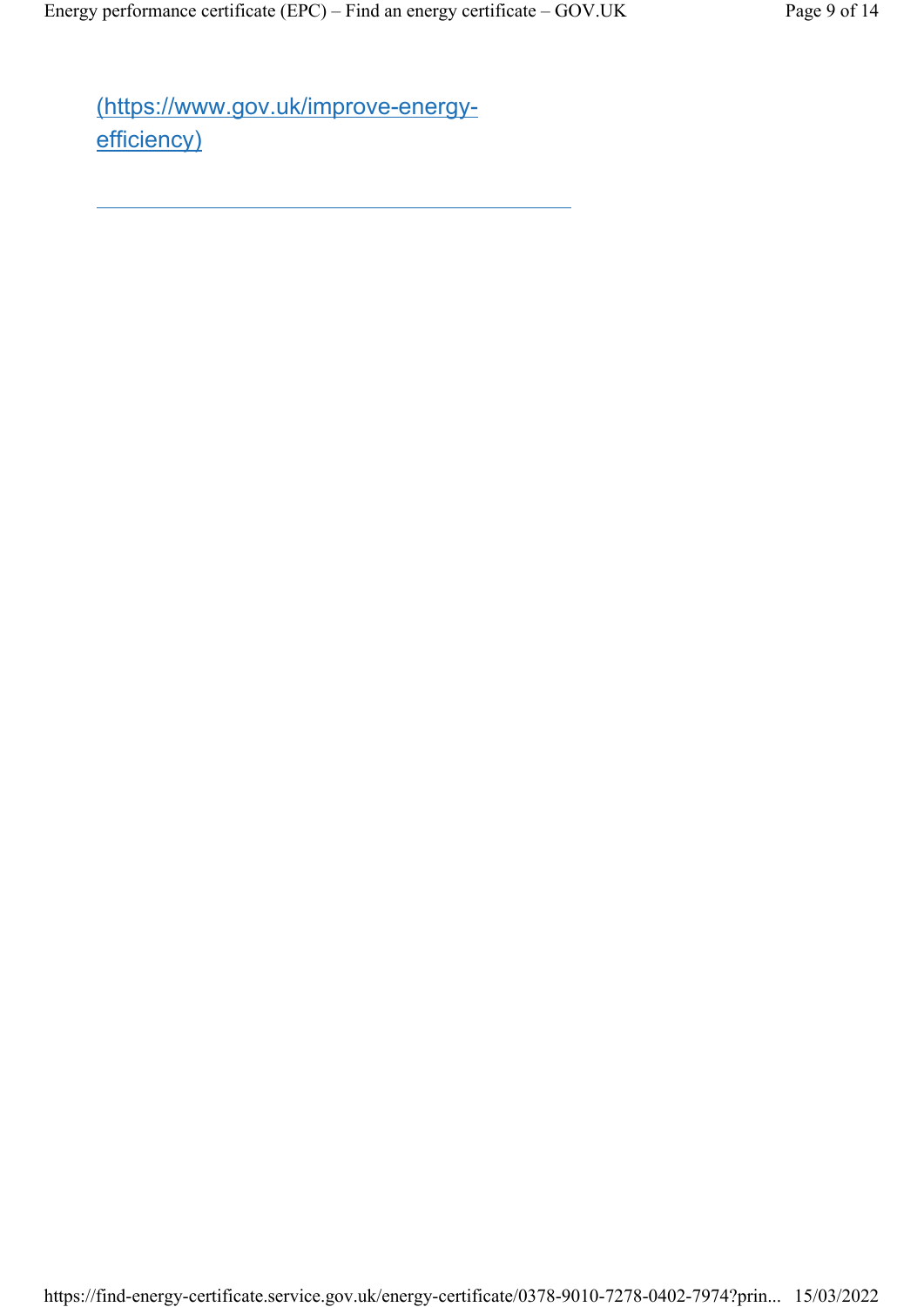Estimated energy use and potential savings

Estimated£972 yearly energy cost for this property Potential £76 saving

The estimated cost shows how much the average household would spend in this property for heating, lighting and hot water. It is not based on how energy is used by the

people living at the property. The estimated

saving is based on making all of the recommendati in how to improve this property's energy performance.

For advice on how to reduce your energy bills visit Simple **Energy** Advice (https://www.simp

#### **Heating** use in this property

Heating a property usually makes up the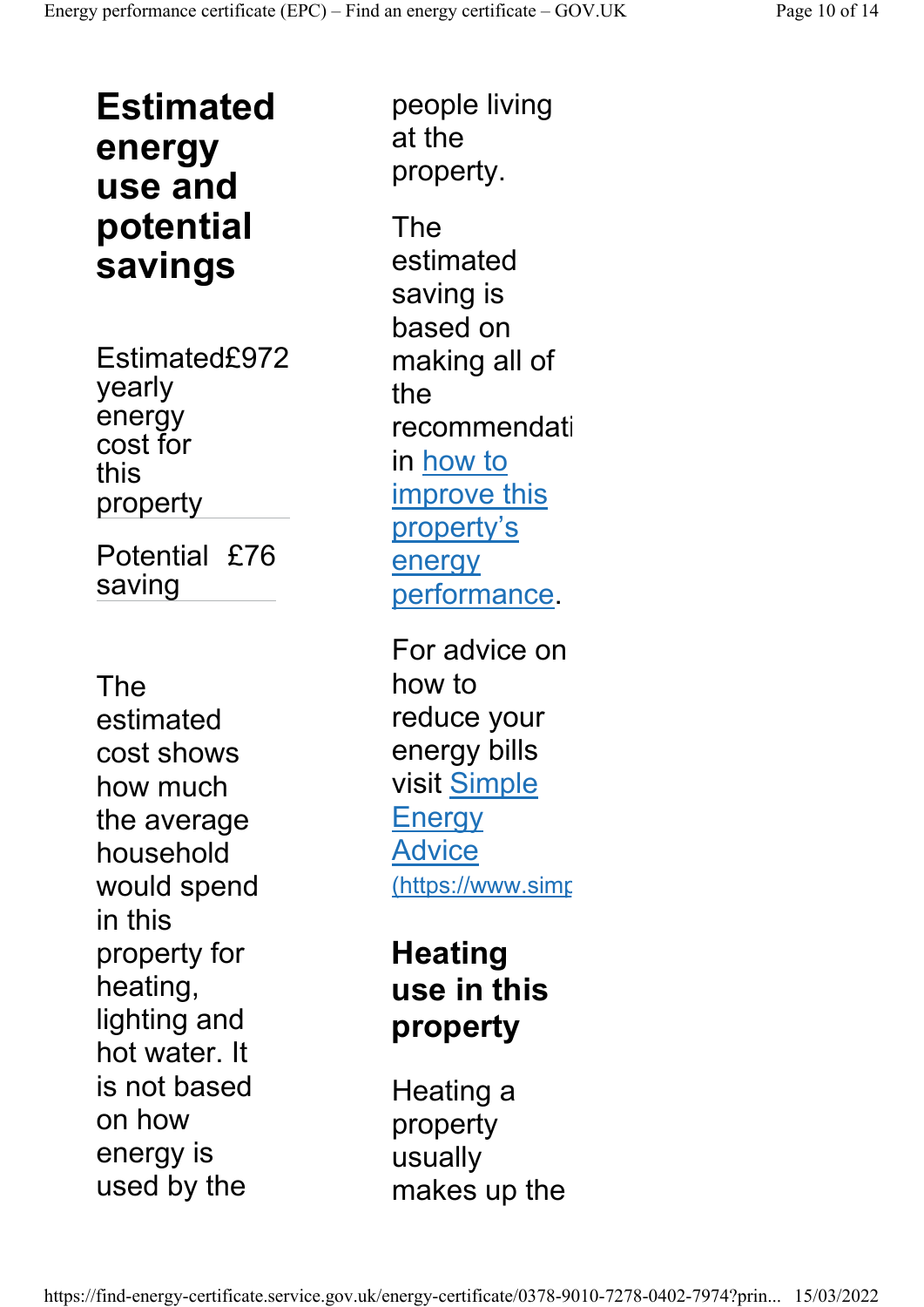majority of energy costs.

#### Estimated energy used to heat this property

Space 17525 heating kWh per year **Water** heating 2149 kWh per year

Potential energy savings by installing insulation

| <b>Type of</b><br>insulation | Amount<br>of energy<br>saved |
|------------------------------|------------------------------|
| Loft                         | 3007 kWh                     |
| insulation                   | per year                     |
| Solid wall                   | 1363 kWh                     |
| insulation                   | per year                     |
| <b>V</b> ou                  | might he                     |

You might be able to

receive Renewable **Heat Incentive** payments (https://www.gov. renewable-heatincentive). This will help to reduce carbon emissions by replacing your existing heating system with one that generates renewable heat. The estimated energy required for space and water heating will form the basis of the payments.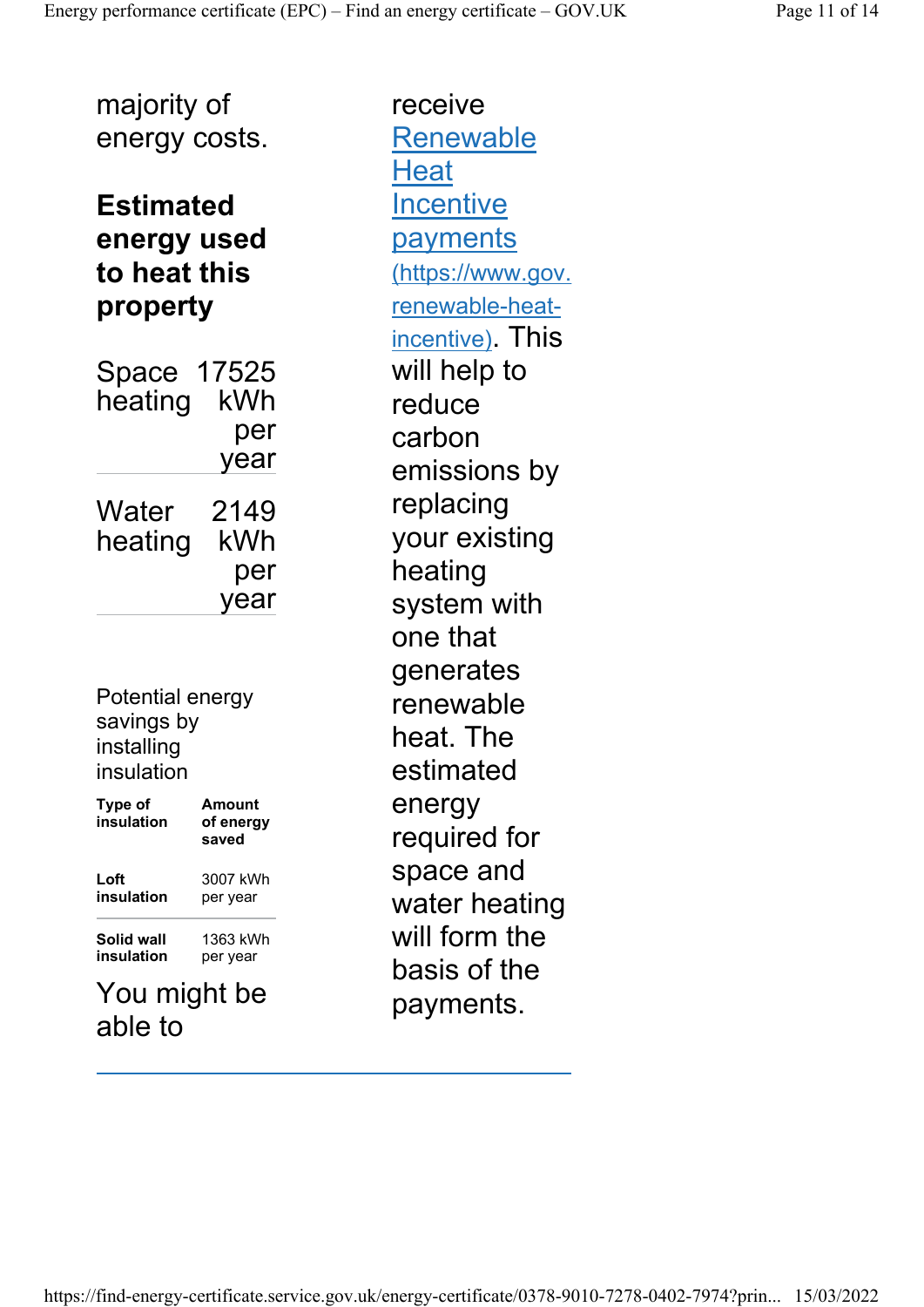# Contacting the assessor and accreditation scheme

This EPC was created by a qualified energy assessor.

If you are unhappy about your property's energy assessment or certificate, you can complain to the assessor directly.

If you are still unhappy after contacting the assessor, you should contact the assessor's accreditation scheme.

Accreditation schemes are appointed by the government to ensure that assessors are qualified to carry out EPC assessments.

#### Assessor contact details

| Assessor's name Mark Mercer |                 |
|-----------------------------|-----------------|
| Telephone                   | 0114 2230764    |
| Email                       | mmercer@blundel |

#### Accreditation scheme contact details

| Accreditation | <b>Elmhurst Energy</b> |
|---------------|------------------------|
| scheme        | <b>Systems Ltd</b>     |
| Assessor ID   | EES/001495             |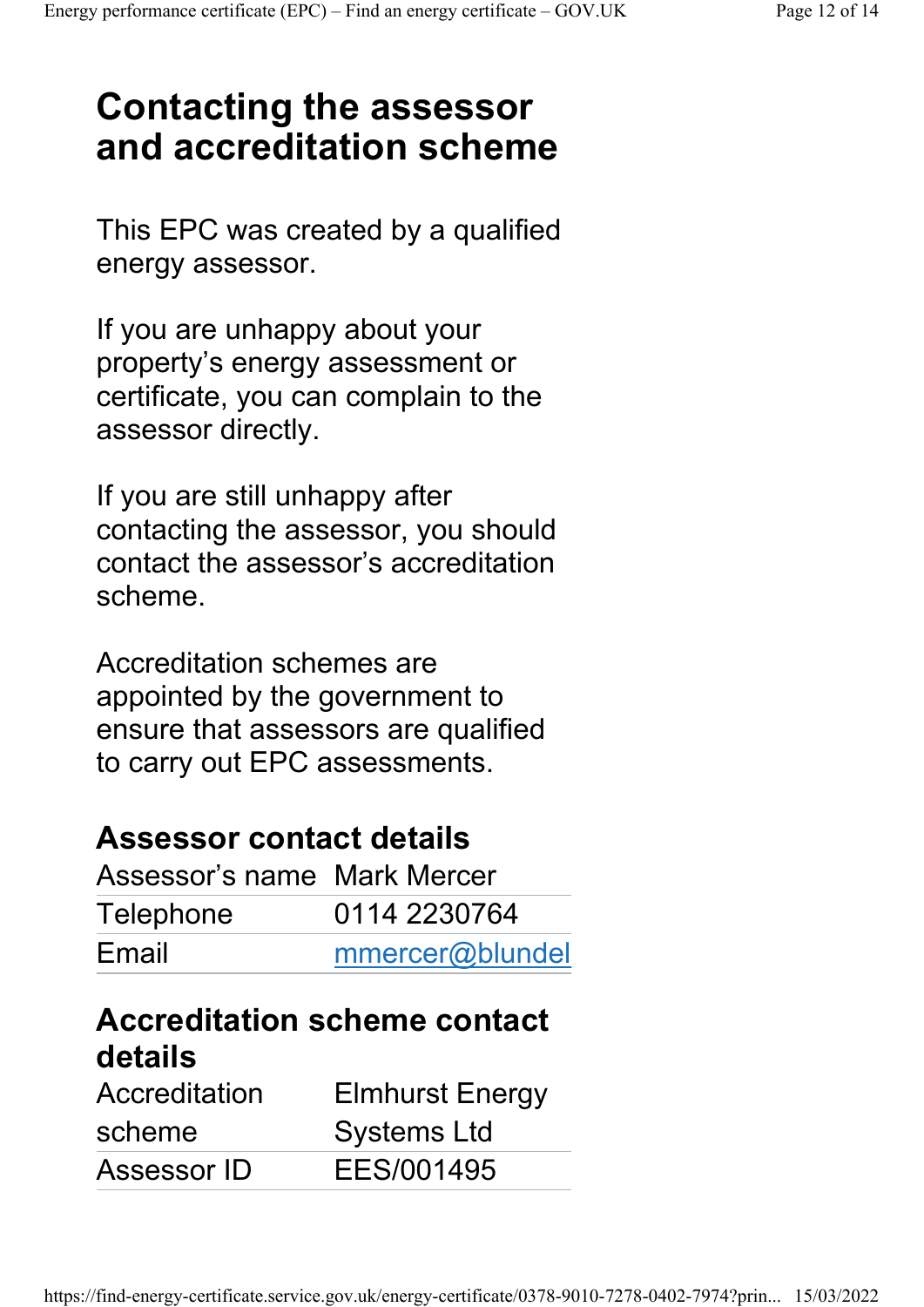| Telephone | 01455 883 250    |
|-----------|------------------|
| Email     | enquiries@elmhur |

#### Assessment details

| Assessor's                        |              | Employed by the                                                                                                                                                                                                                                                                                                                                                   |
|-----------------------------------|--------------|-------------------------------------------------------------------------------------------------------------------------------------------------------------------------------------------------------------------------------------------------------------------------------------------------------------------------------------------------------------------|
| declaration                       |              | professional                                                                                                                                                                                                                                                                                                                                                      |
|                                   |              | dealing with the                                                                                                                                                                                                                                                                                                                                                  |
|                                   | property     |                                                                                                                                                                                                                                                                                                                                                                   |
|                                   | transaction  |                                                                                                                                                                                                                                                                                                                                                                   |
| Date of                           |              | 3 August 2012                                                                                                                                                                                                                                                                                                                                                     |
| assessment                        |              |                                                                                                                                                                                                                                                                                                                                                                   |
| Date of certificate 3 August 2012 |              |                                                                                                                                                                                                                                                                                                                                                                   |
| Type of<br>assessment             | <b>RdSAP</b> | <b>RdSAP</b><br>(Reduced<br>data<br>Standard<br><b>Assessment</b><br>Procedure) is<br>a method<br>used to<br>assess and<br>compare the<br>energy and<br>environmental<br>performance<br>of properties<br>in the UK. It<br>uses a site<br>visit and<br>survey of the<br>property to<br>calculate<br>energy<br>performance.<br>This type of<br>assessment<br>can be |